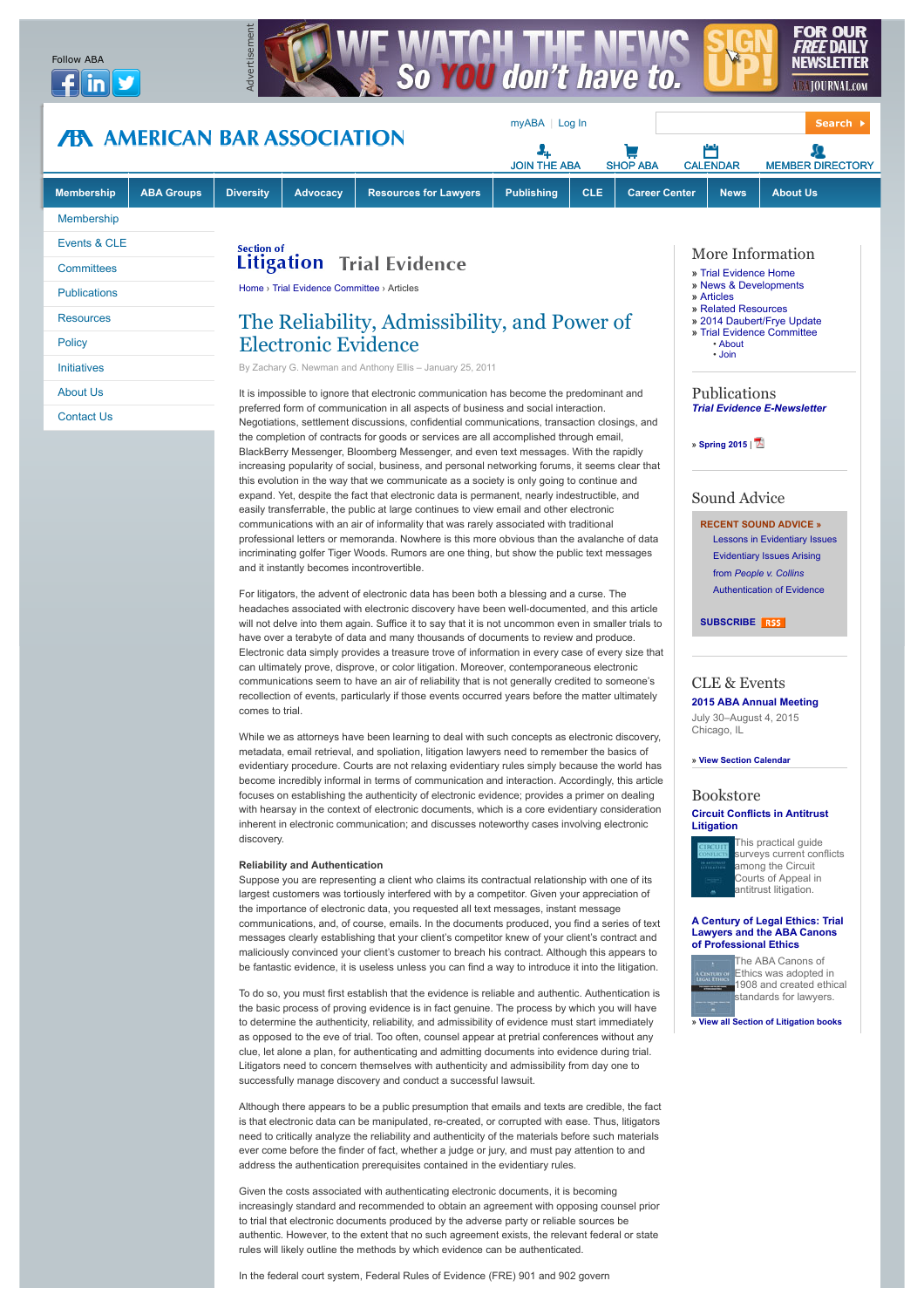authentication. FRE 901(a) notes that evidence is authenticated if there is "evidence sufficient to support a finding that the matter in question is what its proponent claims." FRE 901(b) then provides a list of potential ways that a litigant can satisfy this standard. For example, the easiest way to authenticate the data is under FRE 901(b)(1), which allows a witness with personal knowledge to authenticate that the data is what it is claimed to be. One simple way to comply with this standard is to introduce the electronic document during a deposition and have the creator or recipient of the email confirm that the email is genuine.

If such testimony is unavailable, courts have permitted electronic data to be admitted under FRE 901(b)(4), which permits authentication through distinctive characteristics such as the document's "[a]ppearance, contents, substance, internal patterns, or other distinctive characteristics, taken in conjunction with circumstances." In *United States v. Safavian*, the court admitted emails based on the email addresses contained in the "to" and "from" fields, and because other identifiable matters such as the work involved, signatures, and other personal and professional references.[1] The court permitted other emails to be authenticated under FRE 901(b)(3) by allowing the comparison of email addresses and formats to permit related emails into evidence.

Under FRE 902(7), business emails can be self-authenticating with information showing the origin of the transmission or other identifying marks. This can be done through the authentication of company logos, email addresses, and other corporate identifiers. One trial court found emails to be authenticated when accompanied with a declaration that the emails were retrieved from the company's computers and the printouts were accurate representations of the retrieved messages.[2]

Information necessary to establish that the document is a business record can be obtained during a deposition. For example, ask the deponent if he or she recognizes the format of the email, or if the email looks the same as if he or she printed out an email in his or her office. Ask the deponent if he or she is familiar with the email addresses, or the domain names contained in the email. Determine if the document was printed out from the deponent's computer system, and authenticate printouts by securing testimony that the deponent believes the information is reliable because it is the same information that is available through the deponent's assigned work computer.

Finally, in certain cases, courts have held that electronic data can simply be authenticated by confirming that they were produced by the adversary during document discovery, as the act of production implicitly authenticates the documents.[3]

Of note, the mere fact that electronic data can be manipulated is not a substitute for hard evidence that the documents were manipulated or immediate grounds for preclusion. As the *Safavian* court noted:

The *possibility* of alteration does not and cannot be the basis for excluding e-mails as unidentified or unauthenticated as a matter of course, any more than it can be the rationale for excluding paper documents (and copies of those documents). We live in an age of technology and computer use where e-mail communication now is a normal and frequent fact for the majority of this nation's population, and is of particular importance in the professional world. The defendant is free to raise this issue with the jury and put on evidence that e-mails are capable of being altered before they are passed on. Absent specific evidence showing alteration, however, the Court will not exclude any embedded e-mails because of the mere possibility that it can be done [4]

### **Admissibility of Electronic Data and the Hearsay Rule**

Even if you can establish that electronic data are authentic, you are only halfway there. As with all evidence, you also must establish that the documents are admissible under the law. This section focuses on overcoming hearsay objections. Electronic data that is offered for the truth of the matter asserted is classic hearsay and thus generally inadmissible under evidentiary rules. To admit the emails as direct evidence, the proponent needs to satisfy an exception to the hearsay rule.

As with other documentary evidence, it is important to focus on who prepared and transmitted the electronic communication. For example, the argument for admissibility against a company is solidified if the email preparer is an officer or employer of that company.[5] Emails sent by corporate officers or employees may be considered admissions by a party's agent under FRE 801(d)(2)(D) and therefore fall outside the definition of hearsay

Assuming that the document was not prepared by the opposing party, the vast majority of corporate email is generally introduced into evidence under the business-records exception to the hearsay rule. "A party seeking to introduce an email made by an employee about a business matter under the hearsay exception under FRE 803(6) must show that the employer imposed a business duty to make and maintain such a record."[6] For a document to be admitted as a business record, "there must be some evidence of a business duty to make and regularly maintain records of this type."[7] Emails are admissible business records when they are timely recorded, regular activities, they memorialize events and conditions, and they have no indicia of untrustworthiness.[8]

Although this standard may seem to be easily satisfied, counsel should be aware that courts have sometimes adopted a rigid approach to the business-records exception. For example, in *United States v. Ferber*, the court found that emails submitted by the government did not fall under the business-records exception because "while it may have been [an employee's] routine business practice to make such records, there was no sufficient evidence that [the employer] required such records to be maintained."[9] If the proponent fails to submit information regarding the practice or composition of the emails at issue, a court likely will deem them inadmissible as business records [10]

In addition, counsel should carefully prepare deposition witnesses for examination on this issue. In one case, the court rejected the emails at issue because the email sender testified at deposition that (a) she did not know where she got the information she included in the email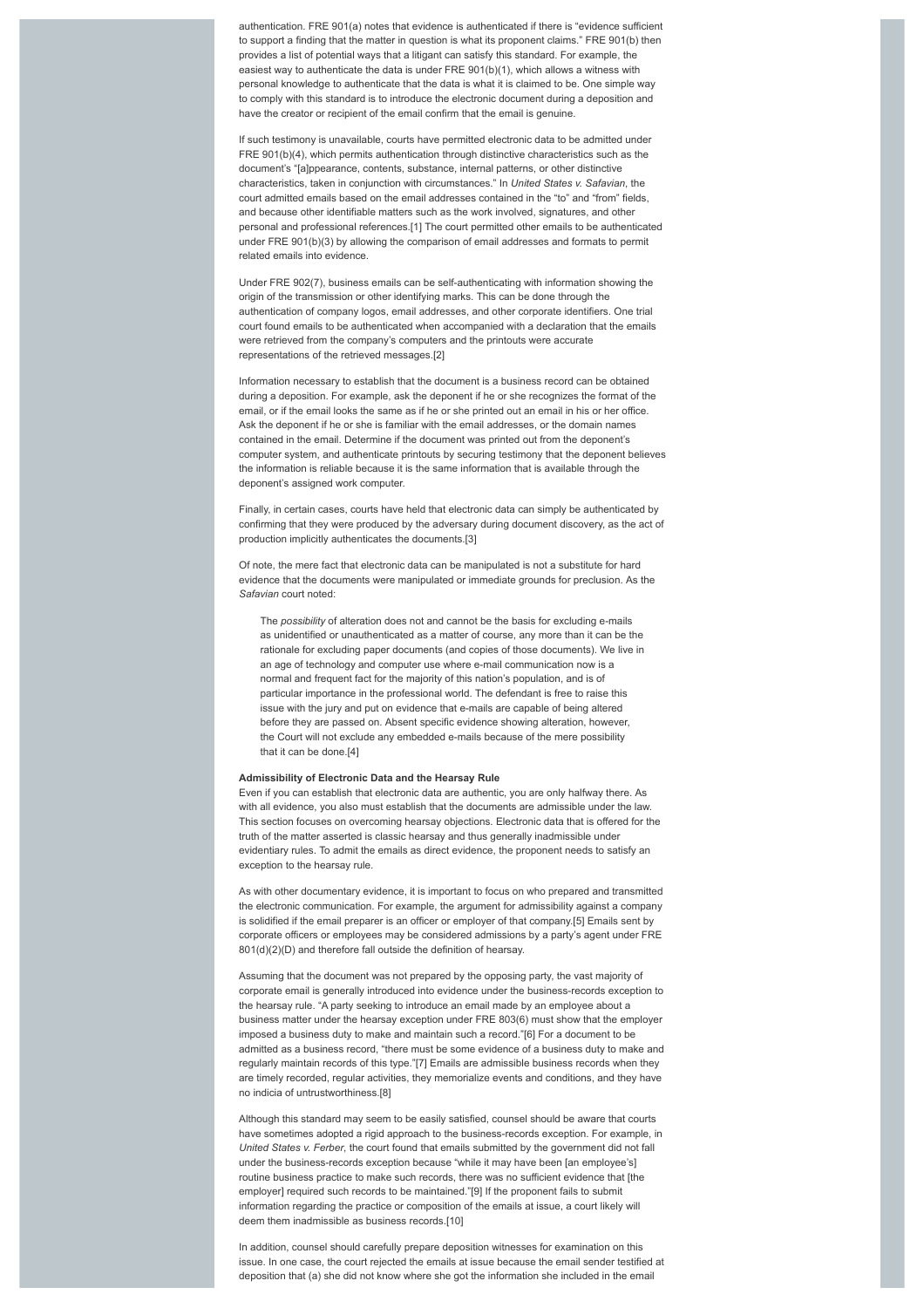about missed shipments, (b) she did know what she was referring to when she made certain statements about vendor charges, and (c) she did not know what she meant when she said that there were missed shipments.[11] The court found that the plaintiff failed to present evidence that the email sender either made or recorded her statement based on personal knowledge of the issues of discontinued business, missed shipments, or vendor-compliance charges. Therefore, the court granted the defendant's motion to strike the email as inadmissible hearsay.

Furthermore, given the amount of information contained in a single email chain, one has to be aware of multiple levels of hearsay. Courts frequently reject email discovery when the proponent is unable to satisfy hearsay exceptions for each account contained in an email.[12] This concern is particularly apparent when dealing with long email chains, which may result in numerous hearsay and admissibility issues. For example, where there is no evidence that the emailing party had firsthand knowledge of the matters contained in the email but rather was forwarding someone else's version, courts are more likely to preclude the entire email from being admitted.[13]

Litigants also should be aware that the admission of email evidence does not necessarily provide a clear path for email attachments. Information contained in or attached to emails, such as sales records, are potentially subject to independent scrutiny under the evidentiary rules. Attachments will be admissible under the business-records hearsay exception when the underlying data is regularly received by email and the emails were retained as records of each order.[14]

## **Admissions and Hearsay Exceptions**

Even if the electronic data is hearsay, emails and texts can be admitted into evidence on other grounds or under one of the standard hearsay exceptions. For example, the proponent may not offer the evidence for the truth of the matter asserted therein but rather to prove that certain meetings or events happened or that certain strategies were employed, as they are not offered to prove the truth of the matters asserted within them but as circumstantial evidence of events or occurrences.

Electronic communications can also be offered against a party as party admissions, rather than as hearsay. When "it is the party's own statement, either in individual or representative capacity," the evidentiary rules take that statement outside the definition of hearsay when it is offered into evidence by the adverse party.[15] Thus, when the proffering party lays a foundation to show that an adversary's email relates to a matter within the scope of the sender's employment, emails sent from his corporate email address likely will be deemed admissions against the employer under FRE 801(d)(2).

Emails also could be admitted as admissions by coconspirators in furtherance of a conspiracy claim.[16] The proponent must show that (a) there was a conspiracy, (b) the declarant and the party against whom the statement is offered were members of the conspiracy, and (c) the statements were made in furtherance of the conspiracy.[17] The prerequisites for admissibility are considered a preliminary question under FRE 104(a), and are therefore resolved by the court, not the jury.[18] Though the court may consider the content, "for such statements to be admissible, there must be some independent corroborating evidence of the defendant's participation in the conspiracy."[19]

An email made by someone else can be attributed directly to a party as an admission under FRE 801(d)(2)(A). The context and content of certain emails can demonstrate that the party "manifested an adoption or belief" in the truth of the statements of other people as he or she forwarded their emails.[20] Emails forwarded by a party, therefore, can be used to demonstrate his or her adoption of its content, and can be admitted as an adoptive admission under FRE 801(d)(2)(B).[21]

In addition, there are a number of exceptions to the hearsay rule. For example, under FRE 803(3), a statement is not excluded by the hearsay rule if the statement is of the declarant's then-existing state of mind, emotion, sensation, or physical condition (such as intent, plan, motive, design, mental feeling, pain, and bodily health), but not including a statement of memory or belief to prove the fact remembered or believed unless it relates to the execution, revocation, identification, or terms of the declarant's will. There is ample authority for the application of these hearsay exceptions, and it is important to analyze each part of the email communication to determine whether a portion of it may be admissible and useful in the event the entire communication is inadmissible. For example, some courts permit a victim's statements about being afraid of the accused to establish a state of mind but may require the redaction of why the victim was afraid.[22]

Another approach when faced with otherwise inadmissible electronic data is to offer the information to prove motive, intent, or beliefs, as opposed to proving the truth of the matter asserted. For example, in one sex-discrimination case, the court found that emails referring to a client as an "idiot" and suggesting he be shot were not hearsay as they were not being used to prove the statements were true, but rather were being used to show that the company acted reasonably in firing the employee.[23]

## **The Power of Email and Electronic Data**

The impact of the emails can have a long-lasting effect on the court or jurors, regardless of the reason for being admitted into evidence and notwithstanding any related jury instructions as to the limitations of that evidence. The powerful impact that emails can have is well demonstrated in *United States v. Safavian*.[24] That case involved the political-corruption prosecution of the General Services Administration's deputy chief of staff. The email evidence —which consisted of over 250 emails—was critical to the case. The government sought a pretrial ruling as to the admissibility of the emails and its intent to have an FBI agent read the emails into evidence before the jury.

The court admitted the majority of the emails as they explained the deputy chief of staff's motive and intent at the time "he undertook certain actions or, arguably, when he made his representations during the investigations by the GSA's Office of Inspector General and the Senate Committee on Indian Affairs." The jury was to be instructed that the emails could only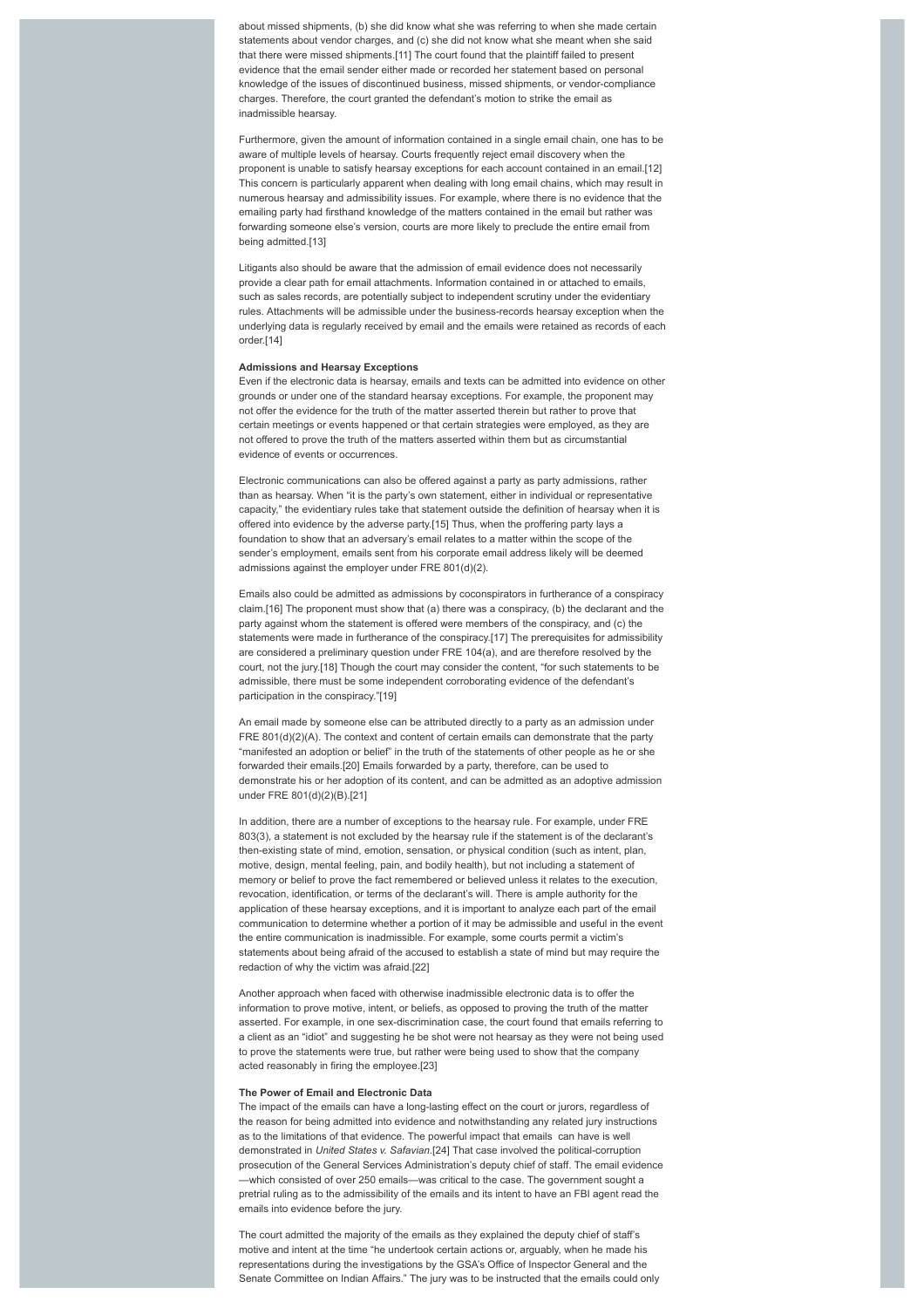be considered insofar as they have had some impact on the deputy's "state of mind or provided him with a motive to make false statements or obstruct justice."

Email evidence has quickly become the driving force behind many court decisions. For instance, in *Demarco v. Lehman Brothers Inc*., the court denied a motion to dismiss alleged securities violations brought in a class action claiming Lehman Brothers fraudulently induced them with inflated ratings and recommendations to buy stock.[25] The internal emails revealed serious concerns over the stock, which flatly contradicted the "buy" rating Lehman Brothers assigned to the stock. These emails, the substance of which was spread throughout the complaint, helped the class-action plaintiffs defeat the motion to dismiss, and immediately educated the court as to the alleged misleading stock rating.

In *Jamsports & Entertainment, LLC v. Paradama Products*, the court denied summary judgment where the email evidence was considered strong evidence of an intent to engage in anticompetitive behavior as alleged in the lawsuit.[26] Emails from the president of the division reflected his attempts to gain exclusivity over sports venues, supporting the plaintiff's claims. In one email, the president said he needed to "lock up" key stadiums and, in another email, he stated he had "made crystal clear" to a venue that if it allowed a competitor access, the venue "may be forcing [him] to look elsewhere."

In *SEC v. Mozilo*, the court found that certain emails supported a finding that the defendants acted with the intent to deceive or defraud.[27] Despite public pronouncements as to the viability and stability of their company's mortgage products, executives' internal and private emails expressed concern over the value of mortgages. In one email, Mozilo admitted that "it is just a matter of time that we will be faced with much higher resets and therefore much higher delinquencies." In another email, Mozilo informed another defendant that he was aware that borrowers were lying about their income in the application process. In yet another email, Mozilo wrote that "[w]e have no way with reasonable certainty, to assess the real risk of holding these loans on our balance sheet." On the basis of these emails, the court refused to find that Mozilo's statement that "[w]e believe we have prudently underwritten" the subject loans was neither false nor misleading.

The case of *Pursuit Partners, LLC v. UBS AG* demonstrates the danger of informal "stream of consciousness" email writing.[28] Defending claims of securities fraud and fraudulent concealment in connection with its sale of collateralized debt obligations (CDOs) from the bank, UBS understandably had difficulty in credibly explaining away emails in which one UBS employee named as a defendant in the action emailed a colleague and stated he had "sold more crap to Pursuit." In another email, a UBS employee sent an email to a UBS director referring to a CDO in their inventory as "vomit." Not surprisingly, based on these emails, the court held that the plaintiffs met their burden of satisfying the probable-cause standard on the issue of whether UBS had superior knowledge that was not readily available to Pursuit.

#### **Conclusion**

Email evidence is becoming more and more prevalent in lawsuits. Therefore, significant time should be devoted to identifying and analyzing the authentication and admissibility issues relative to the electronic data involved in the litigation. Addressing these issues at the earliest possible phase is critical to a successful evidentiary presentation on summary judgment, at a hearing, or at trial.

The groundwork for establishing authenticity and admissibility should begin as soon as the information is gathered and reviewed, as additional discovery may be required to ensure that the electronic evidence can be used in court.

## **Keywords**: litigation, trial evidence, reliability, admissibility, electronic evidence, email

Zachary G. Newman is a partner and Anthony Ellis is an associate of Hahn & Hessen LLP in New York, New York. Phil Lem, a first-year associate at the firm, contributed to the article and undertook the arduous task of assembling and analyzing the research.

# Endnotes

- 1. United States v. Safavian, 435 F. Supp. 2d 36, 40 (D.D.C. 2006), *rev'd on other grounds*, 528 F.3d 957 (D.C. Cir. 2008).
- 2. Scheuplein v. City of W. Covina, 2009 Cal. App. Unpub. LEXIS 7805, at\*26–27 (Cal. Ct. App. Sept. 29, 2009).
- 3. Schaghticoke Tribal Nation v. Kempthorne, 587 F. Supp. 2d 389, 397 (D.Conn. 2008); John Paul Mitchell Sys. v. Quality King Distribs., Inc., 106 F. Supp. 2d 462, 472 (S.D.N.Y. 2000).
- 4. *Safavian*, 435 F. Supp. 2d 36 at 41 (emphasis in original).
- 5. Metro-Goldwyn-Mayer Studios, Inc. v. Grokster, Ltd*.*, 454 F. Supp. 2d 966, 974 (C.D. Cal. 2006).
- 6. Canatxx Gas Storage Ltd. v. Silverhawk Capital Partners, LLC, Civ. No. H-06-11330, 2008 U.S. Dist. LEXIS 37803, at \*36–37 (S.D. Tex. May 8, 2008).
- 7. United States v. Ferber, 966 F. Supp. 90, 98 (D. Mass. 1997).
- 8. Phillip M. Adams & Assocs., LLC v. Dell, Inc., 621 F. Supp. 2d 1173, 1186 (D. Utah 2009).
- 9. *Ferber*, 966 F. Supp. at 98.
- 10. New York v. Microsoft, No. CIV A. 98-1233 (CKK), 2002 U.S. Dist. LEXIS 7683, at \*9 (D.D.C. Apr. 12, 2002) (declining to admit emails under the business-records hearsay exception because there was a "complete lack of information regarding the practice of composition and maintenance of" the emails).
- 11. Age Group Ltd. v. Regal West Corp, No C07-1303BHS, U.S. Dist. LEXIS 92924, at \*7–8 (W.D. Wash. Nov. 14, 2008).
- 12. Thomas v. State, 993 So. 2d 105, 107–08 (Fla. Dist. Ct. App. 2008).
- 13. *Canatxx Gas*, 2008 U.S. Dist. LEXIS 37803 at \*37; *Microsoft*, 2002 U.S. Dist. LEXIS 7683 at \*2.
- 14. DirecTV, Inc. v. Murray, 307 F. Supp. 2d 764, 772–73 (D.S.C. 2004).